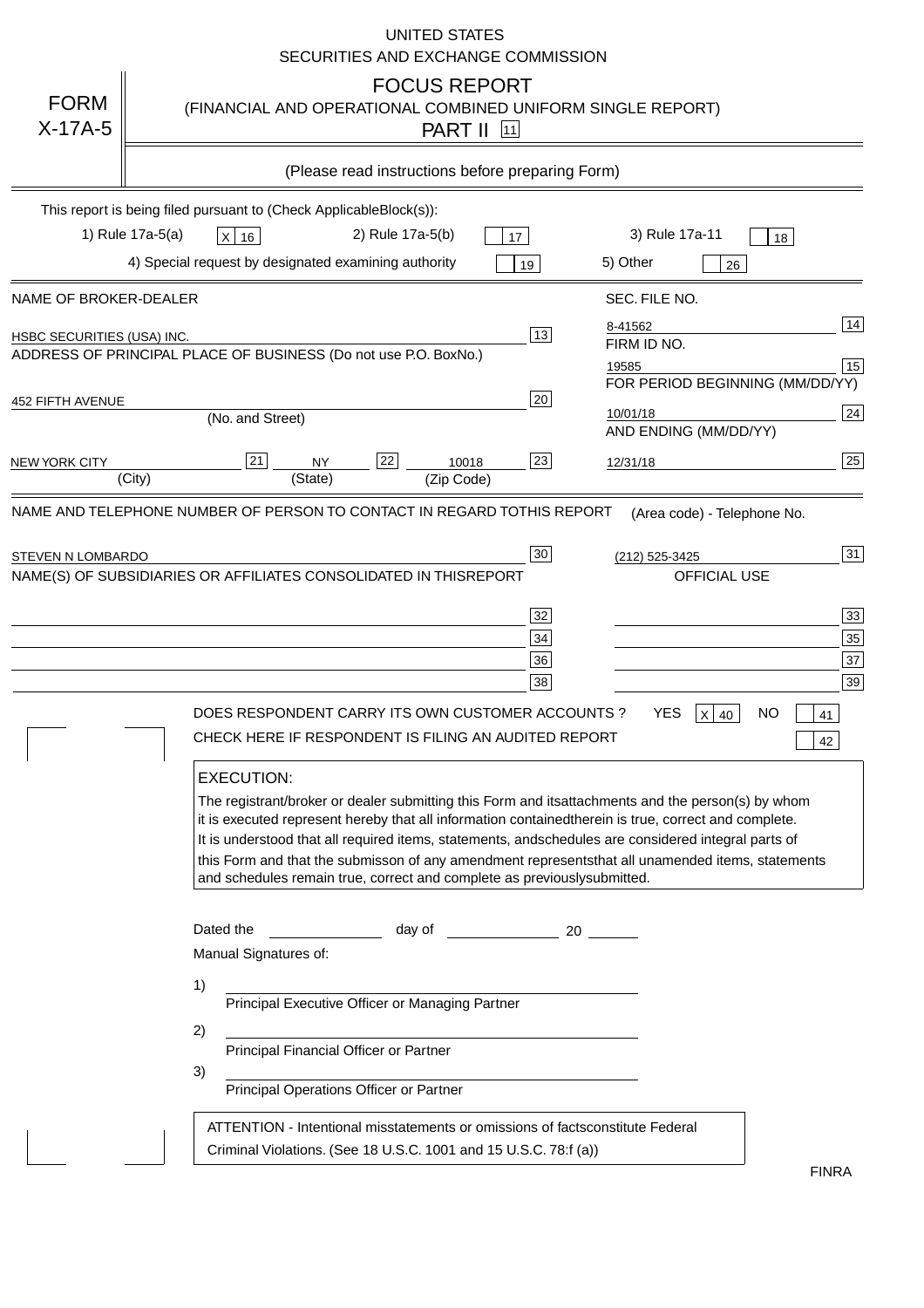BROKER OR DEALER

HSBC SECURITIES (USA) INC.

 $12/31/18$ 

as of

# STATEMENT OF SEGREGATION REQUIREMENTS AND FUNDS IN SEGREGATION FOR CUSTOMERS TRADING ON U.S. COMMODITY EXCHANGES

| SEGREGATION REQUIREMENTS (Section 4d(2) of the CEAct)                                          |                    |                    |      |
|------------------------------------------------------------------------------------------------|--------------------|--------------------|------|
| 1. Net ledger balance                                                                          |                    |                    |      |
| A. Cash                                                                                        | \$                 | 481,921,205 7010   |      |
| B. Securities (at market)                                                                      |                    | 1,493,716,880 7020 |      |
| 2. Net unrealized profit (loss) in open futures contracts<br>traded on a contract market       |                    | (79,988,390) 7030  |      |
| 3. Exchange traded options                                                                     |                    |                    |      |
| A. Add market value of open option contracts purchased on a<br>contract market                 |                    | 301,256,983 7032   |      |
| B. Deduct market value of open option contracts granted (sold)<br>on a contract market         |                    | 84, 168, 226) 7033 |      |
| 4. Net equity (deficit) (add lines 1, 2, and 3)                                                |                    | 2,112,738,452 7040 |      |
| 5. Accounts liquidating to a deficit and accounts with debit<br>balances                       |                    |                    |      |
| - gross amount                                                                                 | 18,345,896<br>7045 |                    |      |
|                                                                                                |                    |                    |      |
| Less: amount offset by customer owned securities                                               | 18,345,896) 7047   |                    | 7050 |
| 6. Amount required to be segregated (add lines 4 and 5)                                        | \$                 | 2,112,738,452      | 7060 |
| FUNDS IN SEGREGATED ACCOUNTS                                                                   |                    |                    |      |
| 7. Deposited in segregated funds bank accounts                                                 |                    |                    |      |
| A. Cash                                                                                        |                    | 27,657,234 7070    |      |
| B. Securities representing investments of customers' funds<br>(at market)                      |                    | 124, 135, 894 7080 |      |
| C. Securities held for particular customers or option customers<br>in lieu of cash (at market) |                    | 318,033,475 7090   |      |
| 8. Margins on deposit with derivatives clearing organizations<br>of contract markets           |                    |                    |      |
| A. Cash                                                                                        | \$                 | 22,671,426 7100    |      |
| B. Securities representing investments of customers' funds<br>(at market)                      |                    | 317,975,496 7110   |      |
| C. Securities held for particular customers or option customers<br>in lieu of cash (at market) |                    | 1,070,778,086 7120 |      |
| 9. Net settlement from (to) derivatives clearing organizations<br>of contract markets          |                    | 12,420,273 7130    |      |
| 10. Exchange traded options                                                                    |                    |                    |      |
| A. Value of open long option contracts                                                         |                    | 301,256,983 7132   |      |
| B. Value of open short option contracts                                                        |                    | 84, 168, 226 7133  |      |
| 11. Net equities with other FCMs                                                               |                    |                    |      |
| A. Net liquidating equity                                                                      |                    | 16,983,896 7140    |      |
| B. Securities representing investments of customers' funds<br>(at market)                      |                    |                    | 7160 |
| C. Securities held for particular customers or option customers<br>in lieu of cash (at market) |                    |                    | 7170 |
| 12. Segregated funds on hand (describe:                                                        |                    | 104,905,320        | 7150 |
| 13. Total amount in segregation (add lines 7 through 12)                                       |                    | 2,232,649,857 7180 |      |
| 14. Excess (deficiency) funds in segregation (subtract line 6<br>from line 13)                 | \$                 | 119,911,405 7190   |      |
| 15. Management Target Amount for Excess funds in segregation                                   | \$                 | 109,000,000 7194   |      |
| 16. Excess (deficiency) funds in segregation over (under) Management Target Amount Excess      | \$                 | 10,911,405 7198    |      |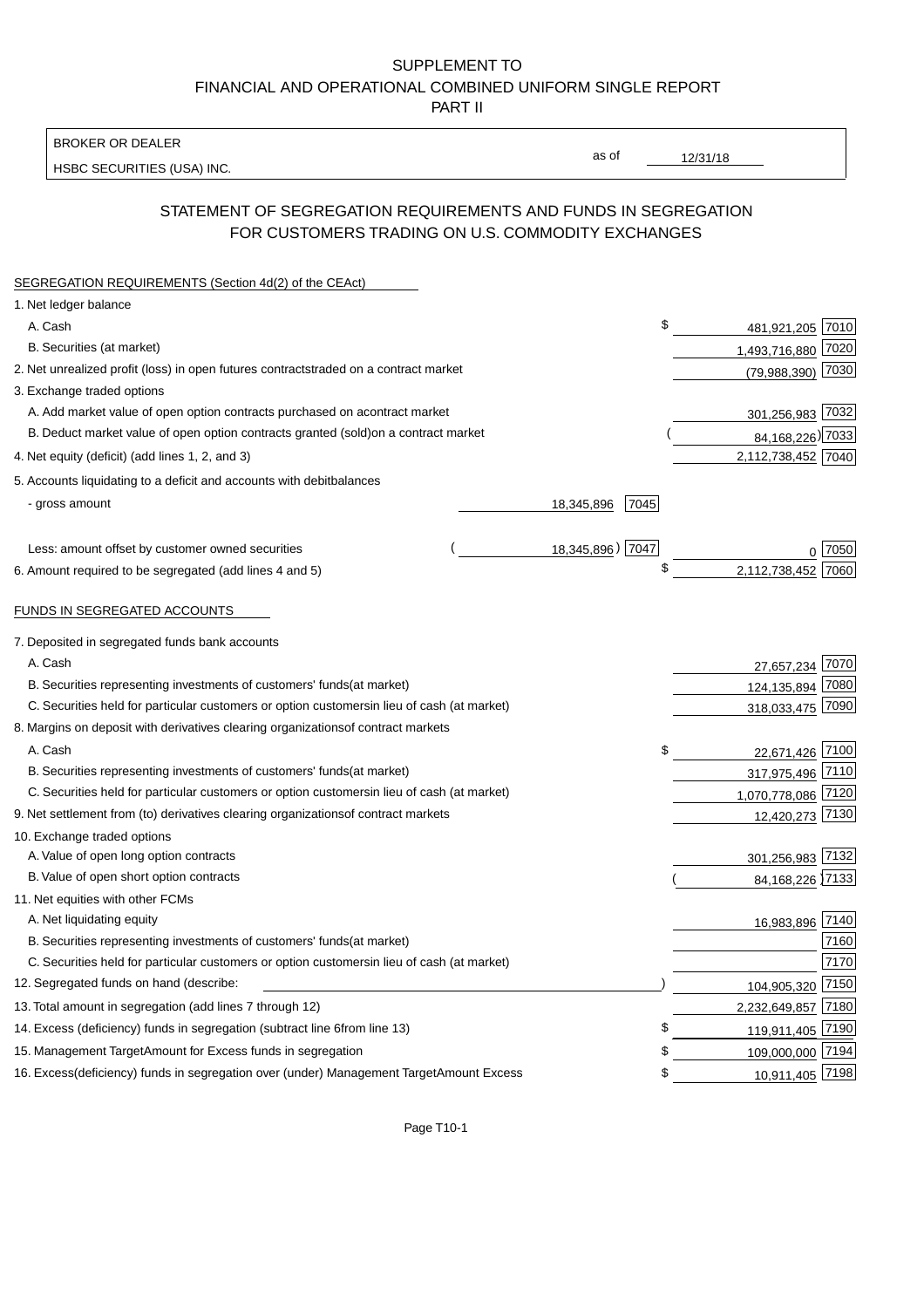PART II

 $\overline{\phantom{a}}$ 

| <b>BROKER OR DEALER</b>                           |                                                                                                          | as of    |      |
|---------------------------------------------------|----------------------------------------------------------------------------------------------------------|----------|------|
| HSBC SECURITIES (USA) INC.                        |                                                                                                          | 12/31/18 |      |
|                                                   | STATEMENT OF SEGREGATION REQUIREMENTS AND FUNDS IN SEGREGATION<br>FOR CUSTOMERS' DEALER OPTIONS ACCOUNTS |          |      |
| 1. Amount required to be segregated in accordance |                                                                                                          |          |      |
| with Commission regulation 32.6                   |                                                                                                          | \$       | 7200 |
| 2. Funds in segregated accounts                   |                                                                                                          |          |      |
| A. Cash                                           | \$                                                                                                       | 7210     |      |
| B. Securities (at market)                         |                                                                                                          | 7220     |      |
| C. Total                                          |                                                                                                          |          | 7230 |
| 3. Excess (deficiency) funds in segregation       |                                                                                                          |          |      |
| (subtract line 2.C from line 1)                   |                                                                                                          | \$       | 7240 |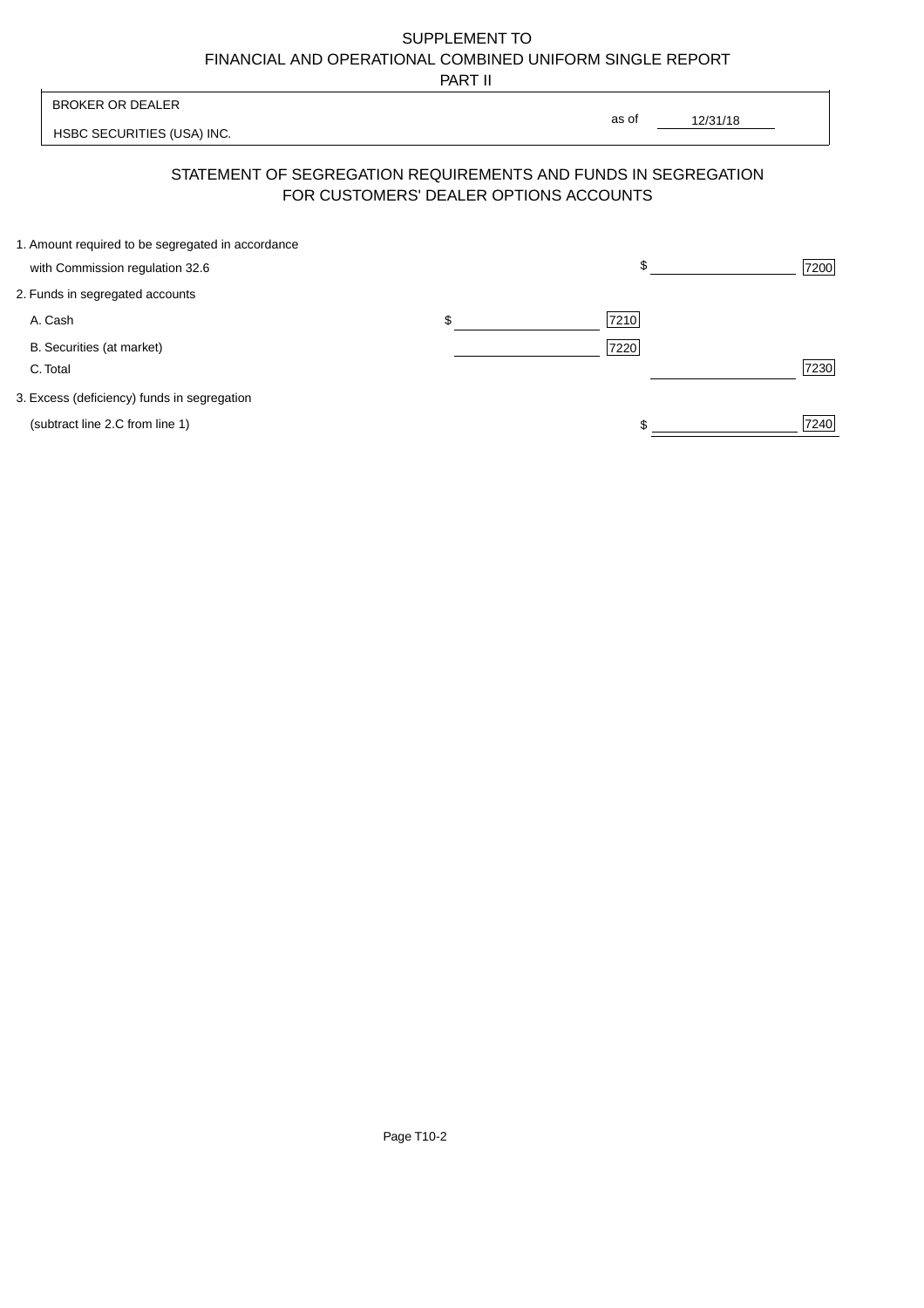PART II

| <b>BROKER OR DEALER</b>    |       |          |
|----------------------------|-------|----------|
|                            | as of | 12/31/18 |
| HSBC SECURITIES (USA) INC. |       |          |

### STATEMENT OF SECURED AMOUNTS AND FUNDS HELD IN SEPARATE ACCOUNTS PURSUANT TO COMMISSION REGULATION 30.7

#### FOREIGN FUTURES AND FOREIGN OPTIONS SECURED AMOUNTS

| Amount required to be set aside pursuant to law, rule or<br>regulation of a foreign government<br>or a rule of a self-regulatory organization authorized<br>thereunder                       | \$ |                          | 7305          |
|----------------------------------------------------------------------------------------------------------------------------------------------------------------------------------------------|----|--------------------------|---------------|
| 1. Net ledger balance - Foreign Futures and Foreign Option Trading - All Customers<br>A. Cash<br><b>B.</b> Securities<br>(at market)                                                         | S  | 49,345,444<br>65,218,048 | 7315 <br>7317 |
| unrealized profit (loss) in open futures contracts traded on a foreign<br>board of trade<br>2. Net                                                                                           |    | 2,698,259                | 7325          |
| 3. Exchange traded options<br>A. Market value of open option contracts purchased on a foreign board of trade<br>B. Market value of open contracts granted (sold) on a foreign board of trade |    | $\Omega$                 | 7335<br>7337  |
| (add lines 1.2. and 3.)<br>4. Net equity (deficit)                                                                                                                                           | \$ | 117,261,751              | 7345          |
| 5. Accounts liquidating to a deficit and accounts with<br>7351<br>debit balances - gross<br>amount<br>598,429<br>597,183) 7352<br>Less: amount offset by customer owned securities           |    | 1,246                    | 7354          |
| 6. Amount required to be set aside as the secured amount - Net Liquidating<br>Equity Method (add lines 4 and 5)                                                                              | \$ | 117,262,997              | 7355          |
| 7. Greater of amount required to be set aside pursuant to foreign jurisdiction (above) or<br>line 6.                                                                                         |    | 117,262,997              | 7360          |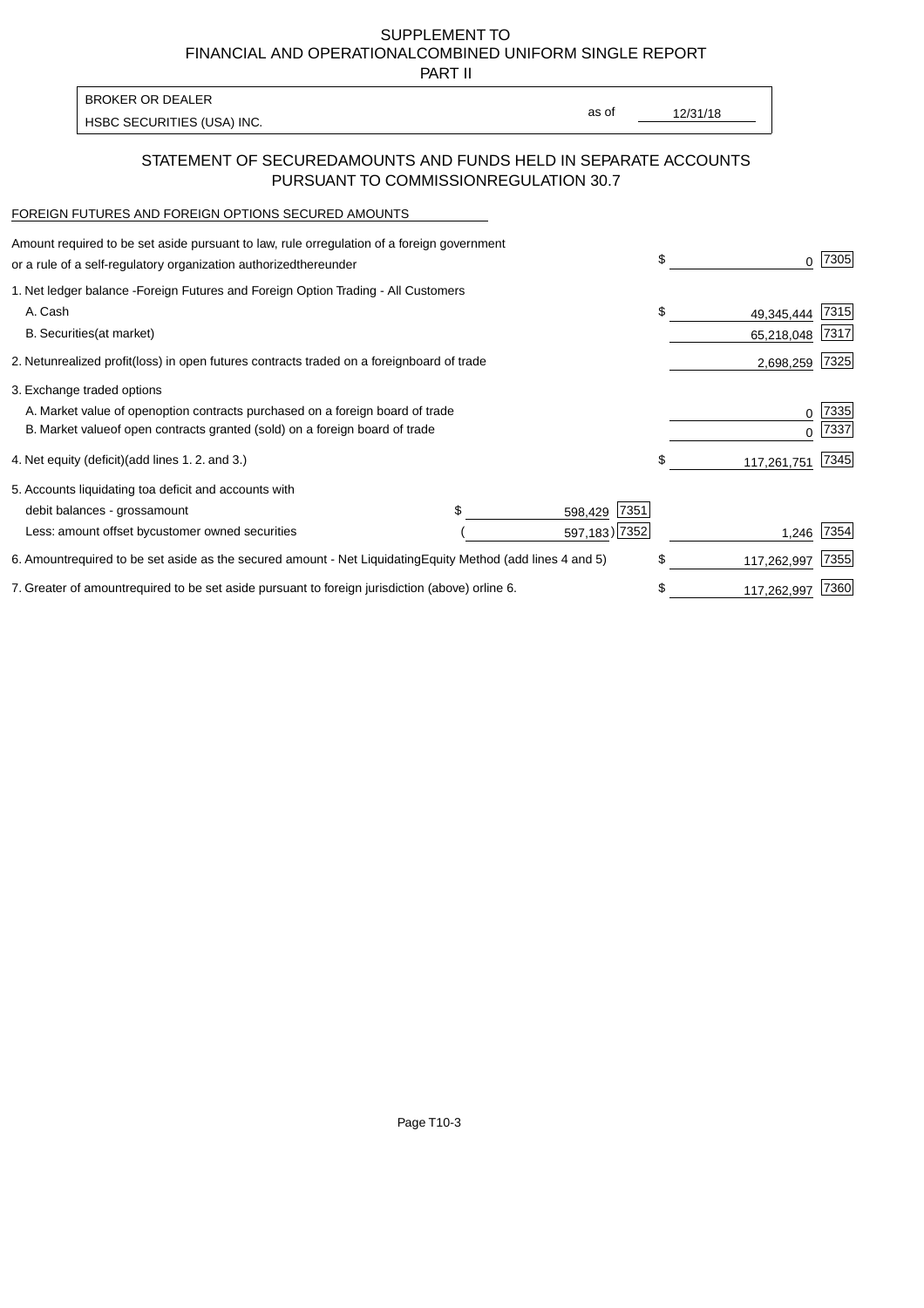PART II

| <b>BROKER OR DEALER</b>                                                                           |                       |                 |                 |                  |
|---------------------------------------------------------------------------------------------------|-----------------------|-----------------|-----------------|------------------|
| HSBC SECURITIES (USA) INC.                                                                        | as of                 |                 | 12/31/18        |                  |
|                                                                                                   |                       |                 |                 |                  |
| STATEMENT OF SECURED AMOUNTS AND FUNDS HELD IN SEPARATE<br>PURSUANT TO COMMISSION REGULATION 30.7 |                       |                 | <b>ACCOUNTS</b> |                  |
| FUNDS DEPOSITED IN SEPARATE REGULATION 30.7 ACCOUNTS                                              |                       |                 |                 |                  |
| 1. Cash in banks                                                                                  |                       |                 |                 |                  |
| A. Banks located in the United States                                                             | \$<br>23,398,334 7500 |                 |                 |                  |
| B. Other banks qualified under Regulation 30.7                                                    |                       |                 |                 |                  |
| 7510<br>Name(s):<br><b>HARRIS TRUST</b>                                                           |                       | $0$   7520   \$ |                 | 23,398,334 7530  |
| 2. Securities                                                                                     |                       |                 |                 |                  |
| A. In safekeeping with banks located in the United States                                         | \$<br>28,817,573 7540 |                 |                 |                  |
| B. In safekeeping with other banks qualified under Regulation<br>30.7                             |                       |                 |                 |                  |
| 7550<br>Name(s):<br><b>HARRIS TRUST</b>                                                           | 39,967,616 7560       |                 |                 | 68,785,189 7570  |
| 3. Equities with registered futures commission merchants                                          |                       |                 |                 |                  |
| A. Cash                                                                                           | \$                    | $0$ 7580        |                 |                  |
| <b>B.</b> Securities                                                                              |                       | $0$ 7590        |                 |                  |
| C. Unrealized gain (loss) on open futures contracts                                               |                       | $0$ 7600        |                 |                  |
| D. Value of long option contracts                                                                 |                       | $0$ 7610        |                 |                  |
| E. Value of short option contracts                                                                |                       | $0$ ) 7615      |                 | 0 7620           |
| 4. Amounts held by clearing organizations of foreign boards of<br>trade                           |                       |                 |                 |                  |
| Name(s):<br>7630                                                                                  |                       |                 |                 |                  |
| A. Cash                                                                                           | \$                    | 7640            |                 |                  |
| <b>B.</b> Securities                                                                              |                       | 7650            |                 |                  |
| C. Amount due to (from) clearing organizations - daily<br>variation                               |                       | 7660            |                 |                  |
| D. Value of long option contracts                                                                 |                       | 7670            |                 |                  |
| E. Value of short option contracts                                                                |                       | )7675           |                 | 7680             |
| 5. Amounts held by members of foreign boards of trade<br>Name(s):<br>7690                         |                       |                 |                 |                  |
| A. Cash                                                                                           | \$<br>21,505,057 7700 |                 |                 |                  |
| <b>B.</b> Securities                                                                              | 36,400,475 7710       |                 |                 |                  |
| C. Unrealized gain (loss) on open futures contracts                                               | 2,698,259 7720        |                 |                 |                  |
| D. Value of long option contracts                                                                 |                       | $0$  7730       |                 |                  |
| E. Value of short option contracts                                                                |                       | $_0$ ) 7735     |                 | 60,603,791 7740  |
| 6. Amounts with other depositories designated by a foreign<br>board of trade<br>7750<br>Name(s):  |                       |                 |                 | 0 7760           |
| 7. Segregated funds on hand (describe:                                                            |                       |                 |                 | 0 7765           |
| 8. Total funds in separate section 30.7 accounts                                                  |                       | \$              |                 | 152,787,314 7770 |
| 9. Excess (deficiency) set Aside Funds for Secured Amount (subtract Line 7 Secured                |                       |                 |                 |                  |
| Statement page T10-3 from Line 8)                                                                 |                       | \$              |                 | 35,524,317 7380  |
| 10. Management Target Amount for Excess funds in separate section 30.7 accounts                   |                       | \$              |                 | 25,000,000 7780  |
|                                                                                                   |                       |                 |                 |                  |
| 11. Excess (deficiency) funds in separate 30.7 accounts over (under) Management Target            |                       | \$              |                 | 10,524,317 7785  |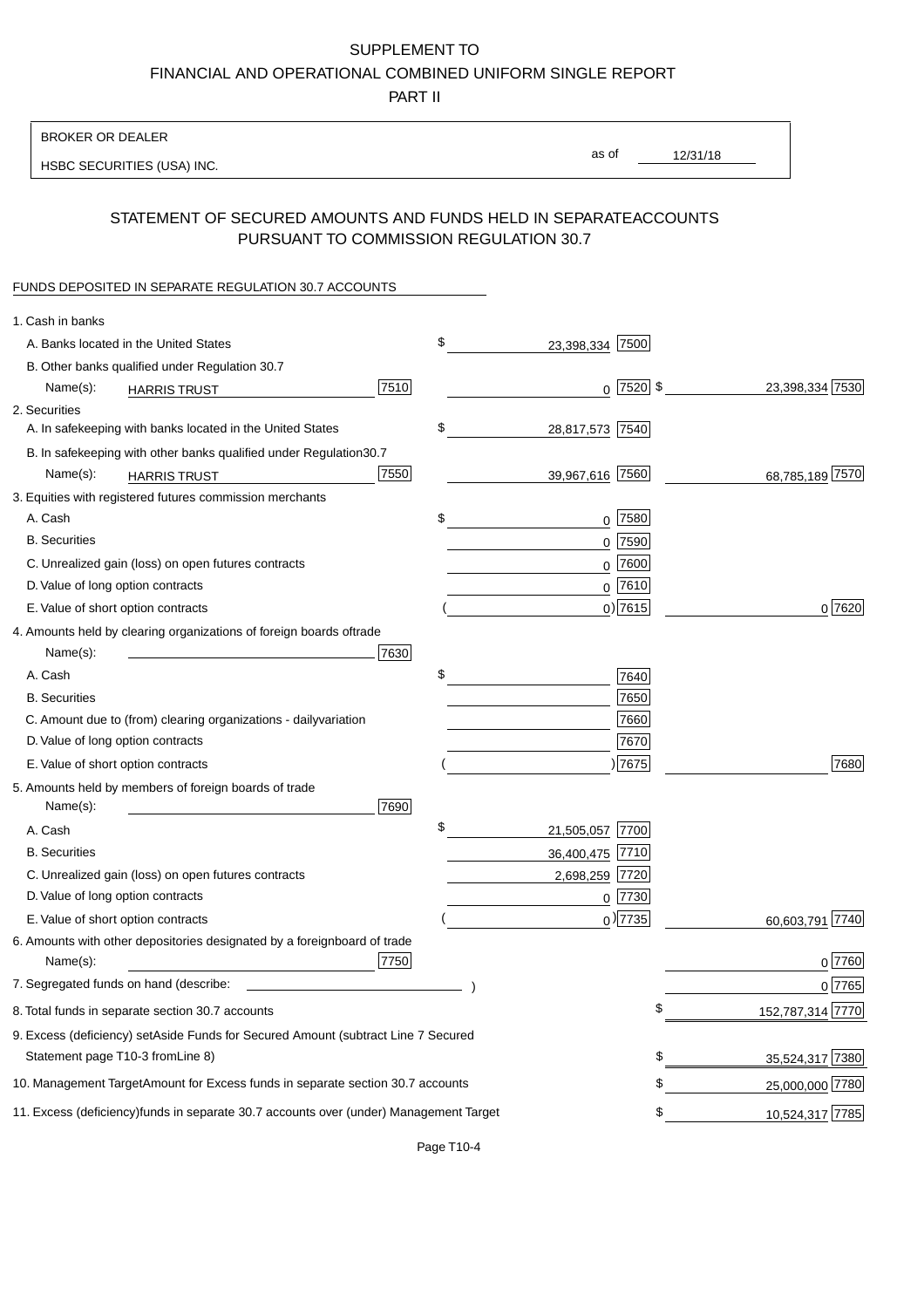PART II

HSBC SECURITIES (USA) INC. The state of the state of the state of the state of the state of the state of the state of the state of the state of the state of the state of the state of the state of the state of the state of BROKER OR DEALER

as of

#### STATEMENT OF CLEARED SWAPS CUSTOMER SEGREGATION REQUIREMENTS AND FUNDS IN CLEARED SWAPS CUSTOMER ACCOUNTS UNDER 4D(F) OF THE CEA

| <b>Cleared Swaps Customer Requirements</b>                                                                  |                               |
|-------------------------------------------------------------------------------------------------------------|-------------------------------|
| 1. Net ledger balance                                                                                       |                               |
| A. Cash                                                                                                     | \$<br>8500<br>(169, 071, 777) |
| B. Securities (at market)                                                                                   | 8510<br>506,277,826           |
| 2. Net unrealized profit (loss) in open cleared swaps                                                       | 568,666,882 8520              |
| 3. Cleared swaps options                                                                                    |                               |
| A. Market value of open cleared swaps option contracts purchased                                            | $0^{8530}$                    |
| B. Market value of open cleared swaps option contracts granted (sold)                                       | $0)$ 8540                     |
| 4. Net equity (deficit) (add lines 1, 2, and 3)                                                             | \$<br>905,872,931 8550        |
| 5. Accounts liquidating to a deficit and accounts with                                                      |                               |
| 13,443,749 8560<br>debit balances - gross<br>S<br>amount                                                    |                               |
| 13,443,749) 8570<br>Less: amount offset by customer owned securities                                        | 0 8580                        |
| 6. Amount required to be segregated for cleared swaps customers (add lines 4 and 5)                         | \$<br>8590<br>905,872,931     |
| Funds in Cleared Swaps Customer Segregated Accounts                                                         |                               |
| 7. Deposited in cleared swaps customer segregated accounts at banks                                         |                               |
| A. Cash                                                                                                     | \$<br>26,192,910 8600         |
| B. Securities representing investments of cleared swaps customers' funds (at market)                        | $0^{8610}$                    |
| C. Securities held for particular cleared swaps customers in lieu of cash (at market)                       | 1,177,370 8620                |
| 8. Margins on deposit with derivatives clearing organizations in cleared swaps customer segregated accounts |                               |
| A. Cash                                                                                                     | 122,918,809 8630              |
| representing investments of cleared swaps customers' funds (at market)<br><b>B.</b> Securities              | 371,751,466 8640              |
| C. Securities<br>held for particular cleared swaps customers in lieu of cash (at market)                    | 505,100,456 8650              |
| 9. Net settlement from (to) derivatives clearing organizations                                              | $(25,061,068)$ 8660           |
| 10. Cleared swaps options                                                                                   |                               |
| A. Value of open cleared swaps long option contracts                                                        | $0^{8670}$                    |
| B. Value of open cleared swaps short option contracts                                                       | $0$ ) 8680                    |
| 11. Net equities with other FCMs                                                                            |                               |
| A. Net liquidating equity                                                                                   | $0^{8690}$                    |
| B. Securities representing investments of cleared swaps customers' funds (at market)                        | $0 \frac{8700}{ }$            |
| C. Securities held for particular cleared swaps customers in lieu of cash (at market)                       | 0 8710                        |
| 12. Cleared swaps customer funds on hand (describe:                                                         | $0 \;  8715 $                 |
| 13. Total amount in cleared swaps customer segregation (add lines 7 through 12)                             | \$<br>1,002,079,943 8720      |
| 14. Excess (deficiency) funds in cleared swaps customer segregation (subtract line 6 from line 13)          | 96,207,012 8730               |
| 15. Management Target Amount for Excess funds in cleared swaps segregated accounts                          | \$<br>83,000,000 8760         |
| 16. Excess<br>(deficiency) funds in cleared swaps customer segregated accounts over                         |                               |
| <b>Management Target Excess</b><br>(under)                                                                  | \$<br>13,207,012 8770         |